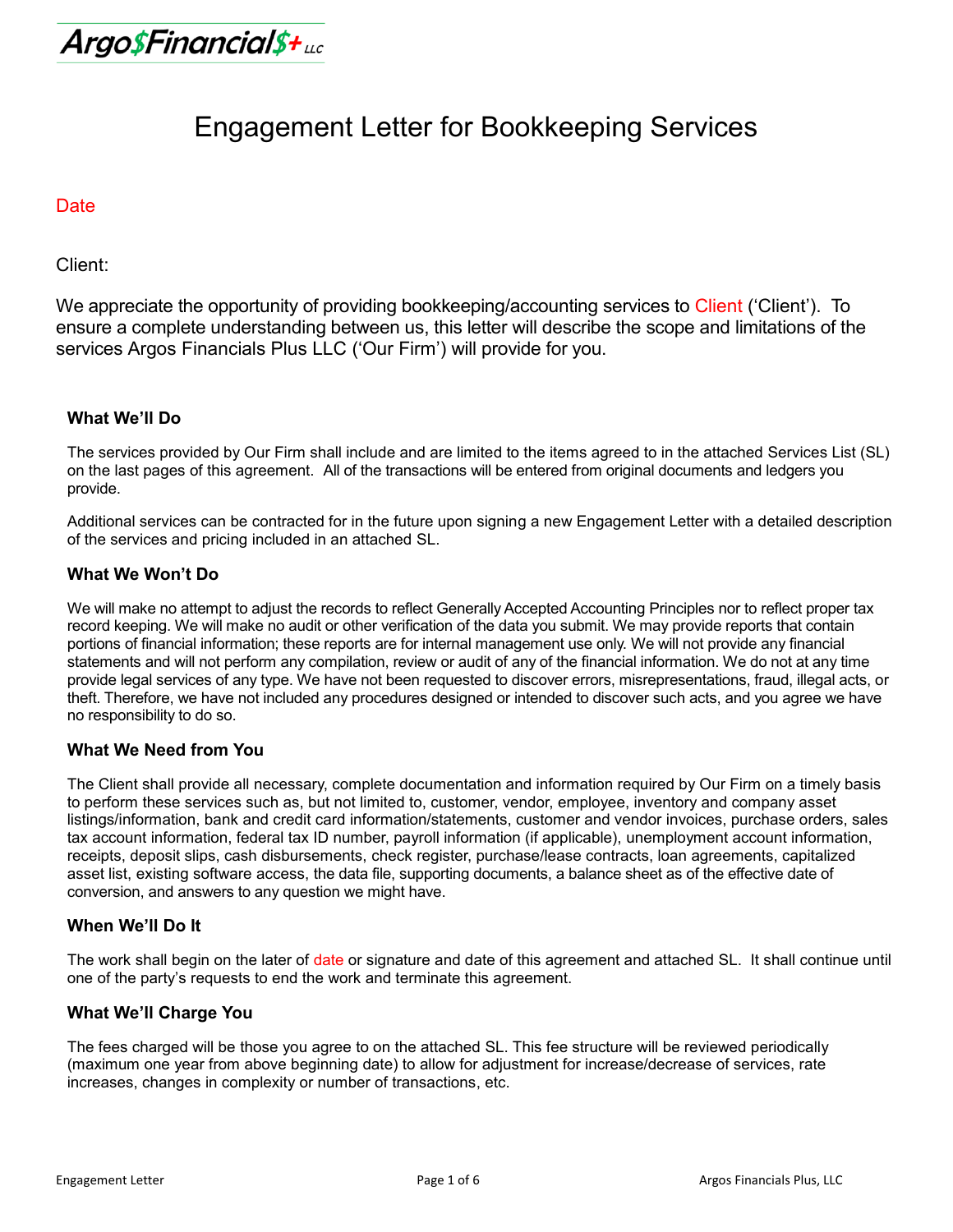# Argo\$Financial\$+uc

Argos Financials Plus LLC requires its clients to complete the ACH / credit/debit card payment authorization form below in this agreement and Argos Financials Plus LLC will charge such account automatically on the payment schedule set forth in the attached SL.

The fees agreed to on the attached SL are due upon receipt of an invoice from Our Firm, if not charged automatically to an account. If the invoice becomes delinquent by 30 days, 2% of the total due compounded monthly will be added to

the invoice until it is paid in full. Our Firm reserves the right to stop work if the Client fails to make any payment when and as it comes due.

# **Our Guarantee**

If the Client is not satisfied with Our Firm's work for any reason, 100% of the current period's fee will be reimbursed to the Client.

# **Hardware and Software Warranties**

During the course of the engagement, we may recommend a purchase and installation of computer or technological hardware, software, communications, or services by your company. Warranties, to the extent they exist, are provided only by the manufacturer/vendor of those computer products.

# **Records Retention**

It is our policy to keep work papers related to the engagement for one year beyond current year. When records are returned, it is the Client's responsibility to retain and protect them for future use, potential examination by any government or regulatory agency, prospective buyers of the Client's business, in acquiring business loans, etc.

# **Limit of Liability**

The Client hereby agrees that any liability of Our Firm and Doug Johnson under this agreement and attached SL, regardless of form of action, shall be limited to the most recent monthly amount billed for services agreed to hereunder as its exclusive remedy. The Client agrees that it shall not make any claim against Our Firm and Doug Johnson beyond such amount of monthly account, and Our Firm and Doug Johnson may rely on this paragraph as a complete bar to any such claim.

More specifically the Client agrees that Our Firm and Doug Johnson are not, and shall not be deemed to be liable for any losses resulting from advice provided by them or either of them, or from work done by them, or for loss of profits of the Client or of any other party which may flow there from, whether it be direct or incidental, whether or not they have been advised of the possibility of such damages, and the Client acknowledges and agrees to same hereto.

Neither party may bring any action arising out of the services under this agreement and the attached SL, regardless of form, more than one year after the date of the last services provided under this agreement.

# **Indemnification & Non-Disclosure**

The Client agrees to release, indemnify and hold Our Firm and Doug Johnson, (their partners, executors, heirs, successors and assigns) harmless from any and all liability and costs resulting from any known misrepresentations or fraud participated in by the Client or any of them, or such errors resulting from incomplete or inaccurate information provided by the Client, and such indemnity shall not be limited to the term of this contract but shall be ongoing even after its termination.

The Client also acknowledges that Our Firm and Doug Johnson in the course of their work may view or otherwise come into contact with information the Client considers confidential. In such a case Our Firm and Doug Johnson undertake to keep such information confidential subject to governing law, jurisprudence and/or order of a court of competent jurisdiction and the Client agrees that no action can be taken against Our Firm and Doug Johnson as a result of their view or contact with the confidential information unless Our Firm and Doug Johnson fail to honor their undertaking as defined in this paragraph.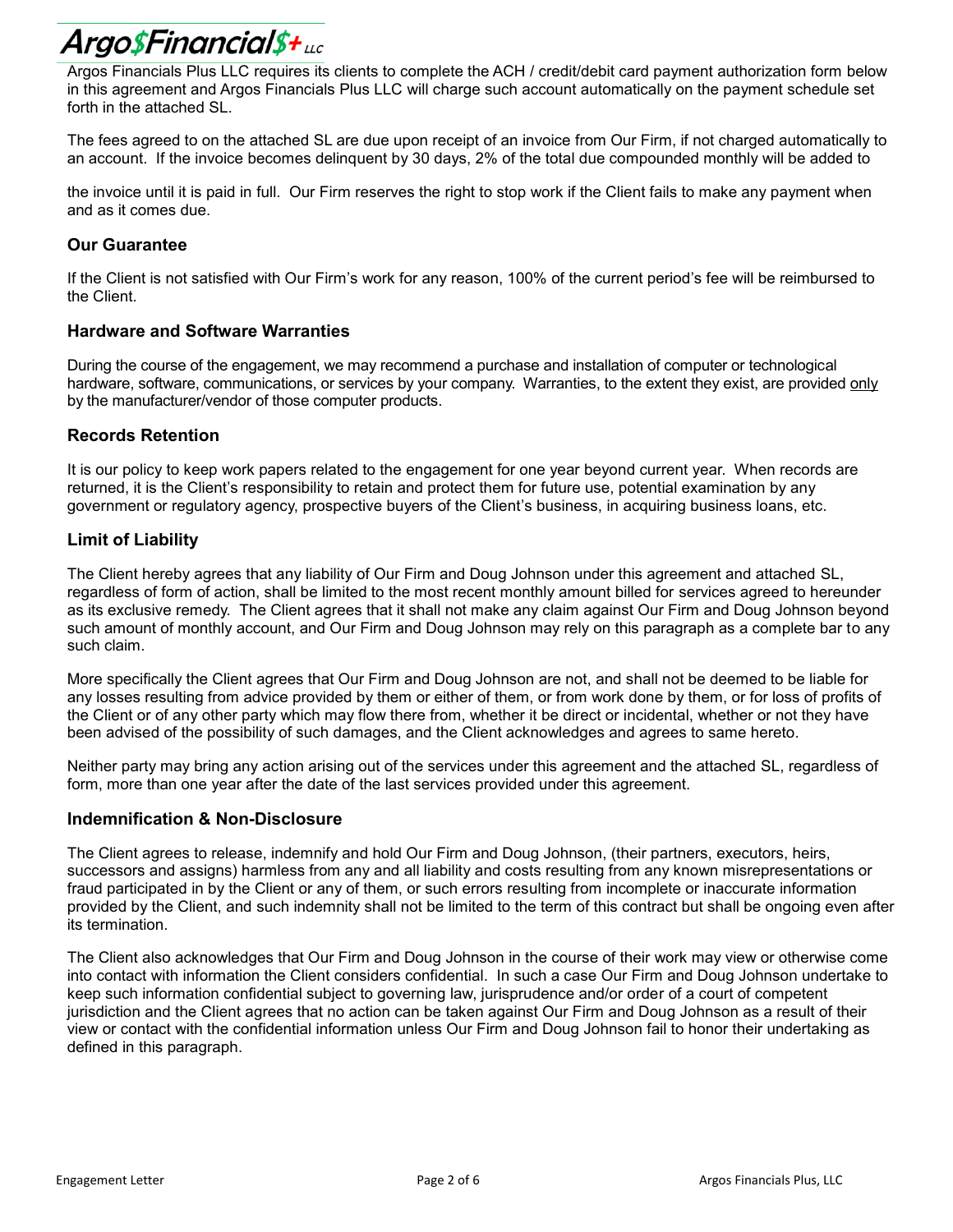

# **Applicable Law**

This engagement letter and attached SL shall be governed as to validity, interpretation, construction, effect and in all other respects by the laws and decisions of the State of Texas. In the event of commencement of any legal action regarding any term or condition of this engagement such action by agreement is to be subject to the jurisdiction of the courts of the State of Texas or its political subdivisions.

#### **Complete Agreement**

This Engagement Letter for Bookkeeping Services and the attached SL comprise the complete agreement between the parties, superseding all proposals oral or written and all other communications between the parties. If any provision of this letter is determined to be unenforceable, all other provisions shall remain in force.

# **Recurring Payment Authorization Form**

Schedule your payment to be automatically deducted from your bank account, or charged to your Visa, MasterCard, American Express or Discover Card. Just complete this form and sign the agreement to get started!

#### **Here's How Recurring Payments Work:**

You authorize regularly scheduled charges to your checking/savings account or credit card. You will be charged the amount indicated below each billing period. A receipt for each payment will be emailed to you and the charge will appear on your bank statement as an "ACH Debit." You agree that no prior-notification will be provided unless the date or amount changes, in which case you will receive notice from us at least 10 days prior to the payment being collected.

#### **Please complete the information below:**

| T<br>authorize Argos Financials Plus LLC to charge my account indicated<br>(full name)    |                                                                                                                                                                     |  |  |  |  |
|-------------------------------------------------------------------------------------------|---------------------------------------------------------------------------------------------------------------------------------------------------------------------|--|--|--|--|
|                                                                                           | below for $\frac{1}{2}$ on the $\frac{1}{2}$ of each month for payment of my bookkeeping services.                                                                  |  |  |  |  |
| Billing Address <b>No. 1986</b> - Allen Maria Contractor Contractor Contractor Contractor | Phone# <u>All and the second the second second</u>                                                                                                                  |  |  |  |  |
| City, State, Zip <b>Entrance and City</b> , State, Zip                                    | Email <u>December 2007 - Andrea State and The Board Communications</u>                                                                                              |  |  |  |  |
| <b>Checking/Savings Account</b>                                                           | <b>Credit Card</b>                                                                                                                                                  |  |  |  |  |
| Checking<br>Savings                                                                       | Visa<br>MasterCard                                                                                                                                                  |  |  |  |  |
| Name on Acct                                                                              | Amex<br>Discover                                                                                                                                                    |  |  |  |  |
| <b>Bank Name</b>                                                                          | Cardholder Name <b>Cardholder Name</b>                                                                                                                              |  |  |  |  |
| Account Number <b>National Account Number</b>                                             | Account Number                                                                                                                                                      |  |  |  |  |
| the contract of the contract of the<br>Bank Routing #                                     | $\mathcal{L}(\mathcal{L})$ and $\mathcal{L}(\mathcal{L})$ and $\mathcal{L}(\mathcal{L})$ and $\mathcal{L}(\mathcal{L})$ and $\mathcal{L}(\mathcal{L})$<br>Exp. Date |  |  |  |  |
| Bank City/State                                                                           |                                                                                                                                                                     |  |  |  |  |
| Routing Number Account Number<br>(2222222223:000:411 555")1027                            |                                                                                                                                                                     |  |  |  |  |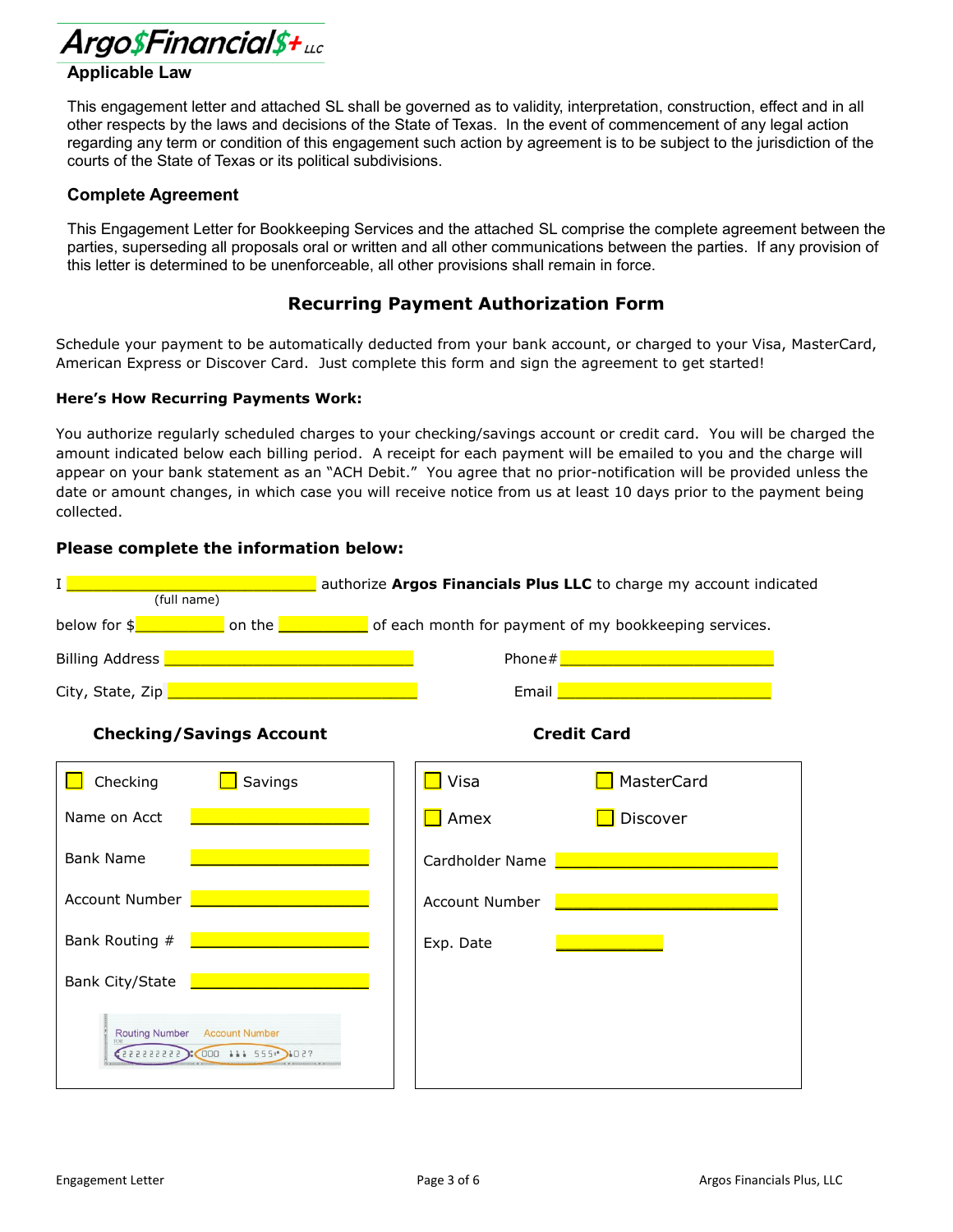

We are pleased to have you as a client and hope this will begin a long and pleasant association. Please sign, print and date below then initial the desired pricing/services on the SL in the following pages. A copy is provided for your records.

| <b>Authorized Signature</b>             | Date |  |
|-----------------------------------------|------|--|
| <b>Print Name</b>                       |      |  |
|                                         |      |  |
| Argos Financials Plus LLC, Doug Johnson | Date |  |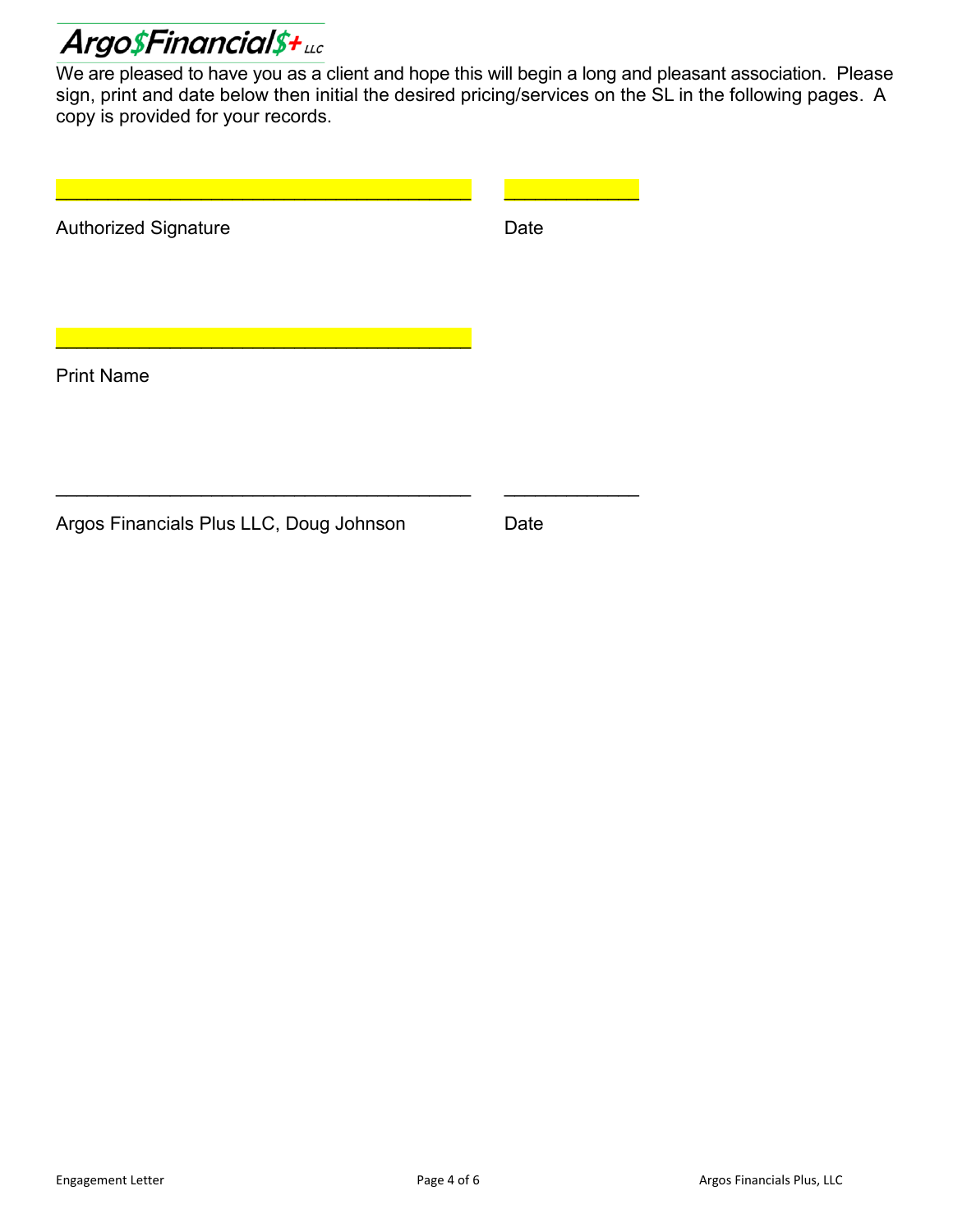

# Services List

|                  |                                                                                                                                                                                                                                                                                                                                                                                                                                       |                       | <b>Initial</b><br>(Only<br>one) |
|------------------|---------------------------------------------------------------------------------------------------------------------------------------------------------------------------------------------------------------------------------------------------------------------------------------------------------------------------------------------------------------------------------------------------------------------------------------|-----------------------|---------------------------------|
|                  |                                                                                                                                                                                                                                                                                                                                                                                                                                       | Option 1              | Option 2                        |
|                  |                                                                                                                                                                                                                                                                                                                                                                                                                                       |                       |                                 |
|                  |                                                                                                                                                                                                                                                                                                                                                                                                                                       | \$250/mo<br>\$850/ot* | \$325/mo<br>\$850/ot*           |
| <b>Service</b>   | <b>Description</b>                                                                                                                                                                                                                                                                                                                                                                                                                    |                       |                                 |
|                  | <b>On-going Bookkeeping</b>                                                                                                                                                                                                                                                                                                                                                                                                           | X*                    | X*                              |
|                  | On-going bookkeeping services of entering and coding bank and credit<br>card transactions along with making any journal entries required.                                                                                                                                                                                                                                                                                             |                       |                                 |
|                  | Electronic reconciliation of bank and credit card accounts monthly.                                                                                                                                                                                                                                                                                                                                                                   |                       |                                 |
|                  | Maintaining electronic filing of vendor, customer and company<br>documents.                                                                                                                                                                                                                                                                                                                                                           |                       |                                 |
|                  | <b>Initial Set up and Data Load</b><br>We will create a QBO file for you with transactions that begin on the date<br>you choose.                                                                                                                                                                                                                                                                                                      | $X^*$                 | X*                              |
|                  | If needed, we will install the QBO software on the machines you specify.                                                                                                                                                                                                                                                                                                                                                              |                       |                                 |
|                  | We will record the beginning account balances, set up your QBO<br>preferences, establish user IDs and chart of accounts to reflect your<br>current accounting requirements, enter company, customer, vendor and<br>employee data, enter sales items and sales tax information, (if applicable)<br>enter inventory items and quantities on hand, and (if applicable) enter<br>payroll items and taxes from information you provide us. |                       |                                 |
|                  | We will enter all accounting transactions and reconcile the bank accounts<br>beginning with your start date from original documents and ledgers you<br>provide.                                                                                                                                                                                                                                                                       |                       |                                 |
| <b>Back Work</b> |                                                                                                                                                                                                                                                                                                                                                                                                                                       | X                     | X                               |
|                  | Code and categorize all bank, credit card, loan, etc. account transactions<br>from the date you choose through current.                                                                                                                                                                                                                                                                                                               |                       |                                 |
|                  | Reconcile all transactions to bank, credit card, loan, etc. account<br>statements to ensure accuracy and completeness.                                                                                                                                                                                                                                                                                                                |                       |                                 |
|                  | Provide to-date financial reports (P&L, Balance Sheet and Statement of<br>Cash Flows).                                                                                                                                                                                                                                                                                                                                                |                       |                                 |
| 1099 Preparation |                                                                                                                                                                                                                                                                                                                                                                                                                                       | X                     |                                 |

Annually load and process 1099 statements for subcontractors.